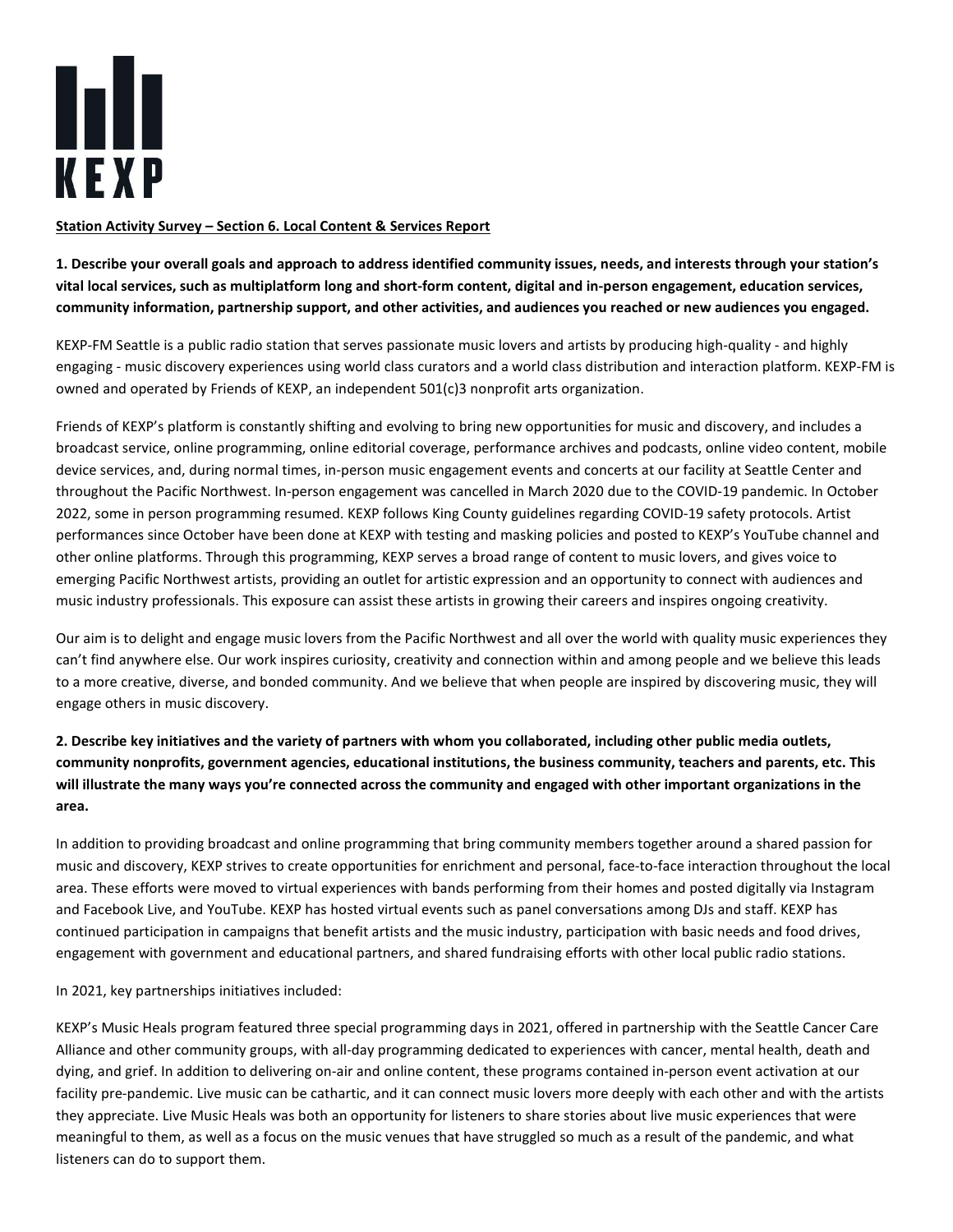The City of Seattle and King County have been consistent partners for KEXP. Our Executive Director formerly served as a member of the City of Seattle's Music Commission, participating in the City of Music Initiative, an effort to raise awareness of the economic impact of music and advocate for policies and issues that affect the local music industry. KEXP's Afternoon Show Producer and Programming Education Manager, Sharlese Metcalf, and Afternoon Show Host and Director of Editorial, Larry Mizell Jr are Seattle Music Commission Emeriti. In those roles, they participated in the City initiatives boosting the music industry, including efforts to raise awareness of the economic impact of music and advocate for policies and issues that affect the local music industry, as well as provided leadership in advancing the City's equity and inclusion agenda. Andrea Friedman, Community Engagement Manager, Events is a member of the Seattle Music Commission Youth & Community Committee. A number of KEXP staff are a part of the organization Seattle Arts & Culture Anti-Racism (SACA). As a tenant of the Seattle Center (a part of the Seattle Parks system), KEXP worked closely with the city to offer free and low-cost programming for Center visitors in 2019, including over 100 free live performances attended by over 12,000 visitors throughout the year.

KEXP continued the Youth DJs Program, an education program instructing youth in the art and technology of music curation and radio presentation. The goal of the KEXP Youth DJs program is to provide confidence skills, identify career goals, build positive thinking, learn curation, technical and programmatic knowledge and training through the art of broadcast journalism and DJing. The Teaching Artist Program connects schools, teachers, educators, and non-profits with DJs, musicians, audio engineers, and videographers to augment and supplement in-school curriculum around music, media creation, and history.

3. What impact did your key initiatives and partnerships have in your community? Describe any known measurable impact, such as increased awareness, learning or understanding about particular issues. Describe indicators of success, such as connecting people to needed resources or strengthening conversational ties across diverse neighborhoods. Did a partner see an increase in requests for related resources? Please include direct feedback from a partner(s) or from a person(s) served.

KEXP's community initiatives generate two kinds of measurable impact for local residents. First, there is the easily quantifiable measure of amount of dollars/goods raised for partner nonprofit service providers, and the number of people attending each event or performances. Second, KEXP measures the impact of broadcast programming through standard industry metrics, such as Nielsen and Tapscan, as well as a periodic listener surveys, which takes into account how our programming and partnerships contribute to the community. We also receive feedback through more informal means, such as the compilation of qualitative reviews from programming participants and audiences.

Throughout the year, listeners provided feedback to DJs and other staff via email and web comment forms. Examples include:

KEXP is so much more than great music programming, it's an active community partner that is in part the heart and soul of Seattle. KEXP sees music for it's magic, as a healing potion, a unifying force and a celebration of life. – Mark, West Seattle

Everyday, we hear a new artist, discover new and old (but new) music, we learn something about music history, positive messages and DJs that feel like family. You make our life brighter. – Kelly, Jeff and Koen, Everett

As we all evolve our understanding of what it means to be actively anti-racist, KEXP has been an example of how there is always room for more voices, that making space for others gives us more, not less. I have so enjoyed hearing new artists, new DJs, different sounds integrated into the regular weekday shows. Thank you for being open to change, we so dearly need it. – Jen, Fremont

I love the wide range of music that's played; I'm always learning about new artists and new genres. But more importantly, I love KEXP's commitment to the community and to learning and growing while diversifying their line-up. Thank you! – Anne, Columbia City

I love that KEXP expands the boundaries of what community is. As part of the listening audience, I feel so \*heard\*. - Marjorie, Seattle

4. Please describe any efforts (e.g. programming, production, engagement activities) you have made to investigate and/or meet the needs of minority and other diverse audiences (including, but not limited to, new immigrants, people for whom English is a second language and illiterate adults) during Fiscal Year 2021, and any plans you have made to meet the needs of these audiences during Fiscal Year 2022. If you regularly broadcast in a language other than English, please note the language broadcast.